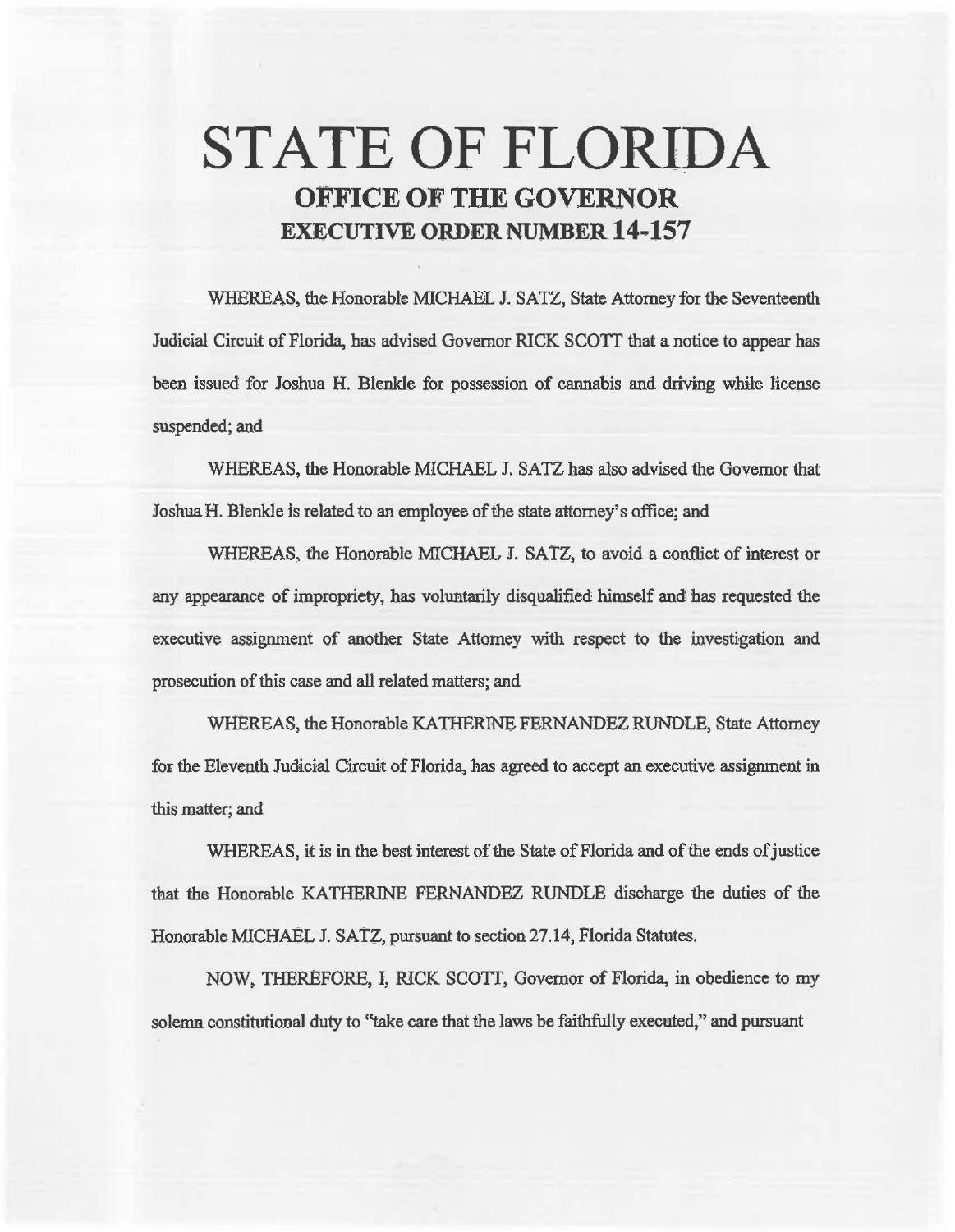to the Constitution and laws of the State of Florida, issue the following Executive Order, effective immediately:

## Section 1.

The Honorable KATHERINE FERNANDEZ RUNDLE, State Attorney for the Eleventh Judicial Circuit of Florida, referred to as the "Assigned State Attorney," is assigned to discharge the duties of the Honorable MICHAEL J. SATZ, State Attorney for the Seventeenth. Judicial Circuit of Florida, as they relate to the investigation, prosecution and all matters related to Joshua H. Blenkle.

## Section 2.

The Assigned State Attorney or one or more Assistant State Attorneys and Investigators, who have been designated by the Assigned State Attorney, shall proceed immediately to the Seventeenth Judicial Circuit of Florida, and are vested with the authority to perform the duties prescribed herein.

#### Section 3.

All residents of the Seventeenth Judicial Circuit are requested, and all public officials are directed, to cooperate and render whatever assistance is necessary to the Assigned State Attorney, so that justice may be served.

#### Section 4.

The period of this Executive Assignment shall be for one (1) year, to and including May8, 2015.